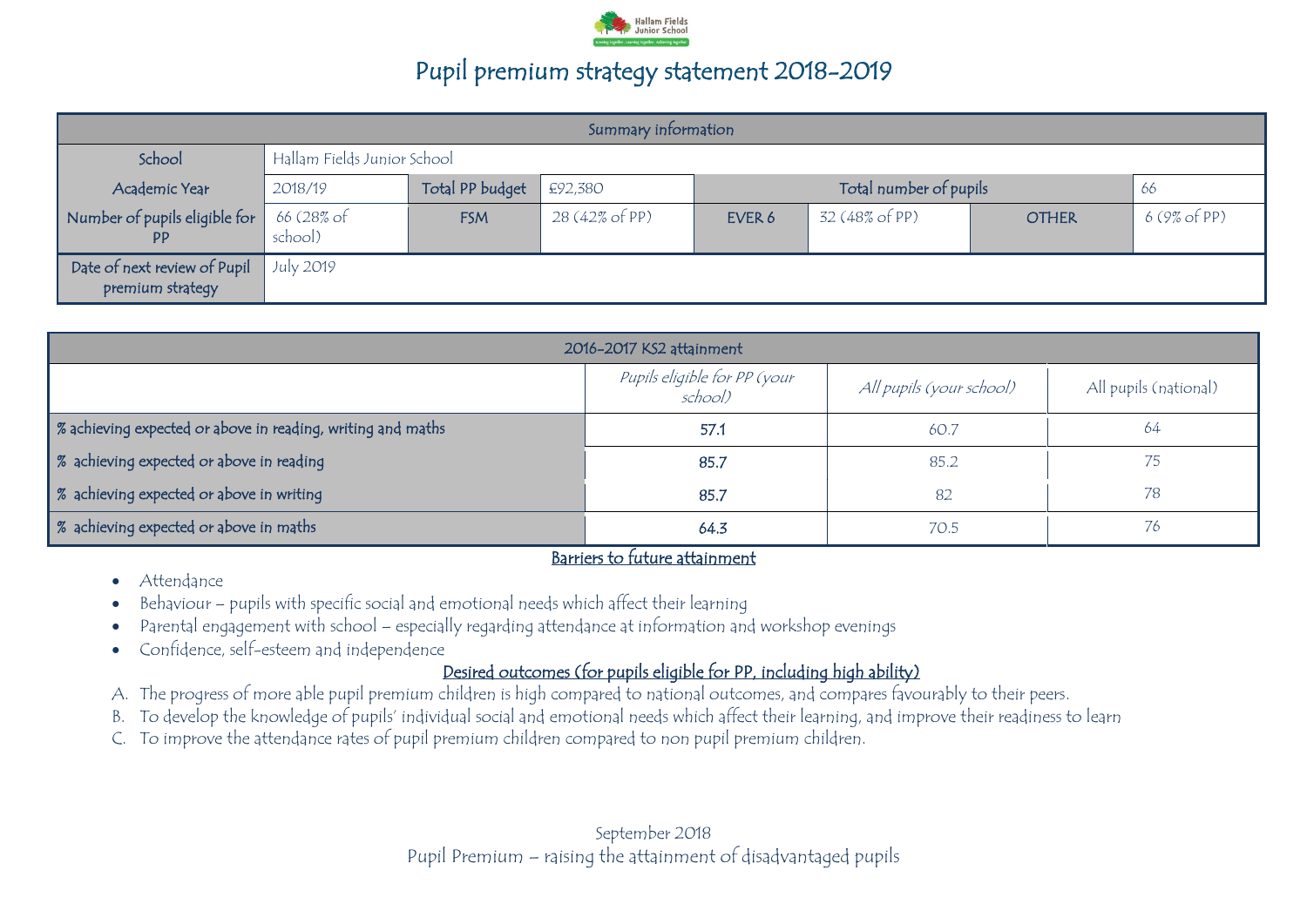

| Area of spend                                                                | Focus             | Total allocation |
|------------------------------------------------------------------------------|-------------------|------------------|
| Team teaching                                                                | Desired outcome A | €47,167.00       |
| Mathletics                                                                   | Desired outcome A | €1,195.00        |
| Accelerated reader programme                                                 | Desired outcome A | €2,101.00        |
| Nurture group<br>(Cost of provision for pupil<br>premium children only)      | Desired outcome B | €25,036.00       |
| THRIVE programme<br>(Cost of TA working with pupil<br>premium children only) | Desired outcome B | €11,256.00       |
| Designated attendance officer                                                | Desired outcome C | €12,846.00       |
| PGL                                                                          | Experiences       | €1,710.00        |
|                                                                              |                   | €101,311         |
|                                                                              |                   | $-E8,931.00$     |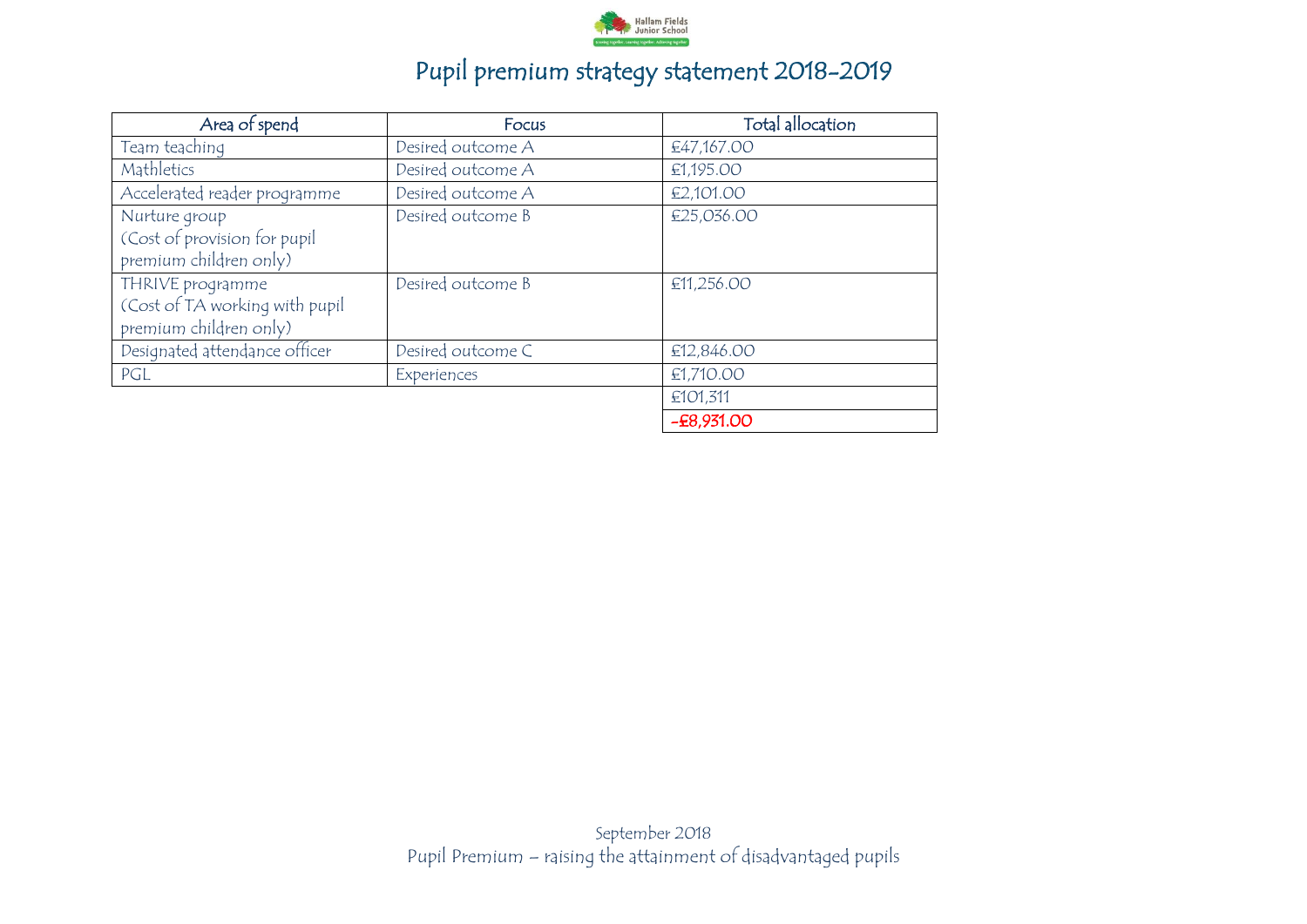

|                                                                                                                        | DESIRED OUTCOME A- The progress of pupil premium children is high compared to national outcomes, and compares favourably to their peers                                                                                                                                                                                                                                                                                                                                                                                                                               |                                                                                                                                                                                                                                                                                                                                                                                                                                                                                                                                                                                                                                                                                                                                                                                                                                                                                                                                                                                                                                                                                                                                     |
|------------------------------------------------------------------------------------------------------------------------|-----------------------------------------------------------------------------------------------------------------------------------------------------------------------------------------------------------------------------------------------------------------------------------------------------------------------------------------------------------------------------------------------------------------------------------------------------------------------------------------------------------------------------------------------------------------------|-------------------------------------------------------------------------------------------------------------------------------------------------------------------------------------------------------------------------------------------------------------------------------------------------------------------------------------------------------------------------------------------------------------------------------------------------------------------------------------------------------------------------------------------------------------------------------------------------------------------------------------------------------------------------------------------------------------------------------------------------------------------------------------------------------------------------------------------------------------------------------------------------------------------------------------------------------------------------------------------------------------------------------------------------------------------------------------------------------------------------------------|
| Area of spend                                                                                                          | Intended outcome- why these approaches were taken                                                                                                                                                                                                                                                                                                                                                                                                                                                                                                                     | Actions                                                                                                                                                                                                                                                                                                                                                                                                                                                                                                                                                                                                                                                                                                                                                                                                                                                                                                                                                                                                                                                                                                                             |
| Team teaching in maths for all<br>year groups throughout the<br>academic year with a focus on<br>pupil premium pupils. | Diminish the difference in progress between our pupil<br>$\bullet$<br>premium children and non pupil premium pupils<br>nationally.                                                                                                                                                                                                                                                                                                                                                                                                                                    | Maths co-ordinator and SLT to select team teaching<br>groups to target high ability pupil premium pupils.<br>Daily communication between team teacher and class<br>teacher                                                                                                                                                                                                                                                                                                                                                                                                                                                                                                                                                                                                                                                                                                                                                                                                                                                                                                                                                          |
| Mastery teaching in maths<br>consistent across the school                                                              | In 'Mastery learning' research projects conducted by<br>the EEF, these approaches have been proven to be<br>effective, leading to an additional five months progress<br>of the school year compared to traditional approaches.<br>It is identified to be a promising strategy for<br>diminishing the difference.<br>High expectations for all. NfER research identified the<br>whole school ethos of attainment for all as the first of<br>seven building blocks which are common in schools<br>that are successful in raising attainment of<br>disadvantaged pupils. | All pupil premium pupils a focus of team teachers<br>every maths lesson.<br>All pupil premium children a focus for class teacher<br>Ensure consistent implementation of the non-<br>negotiables for planning, marking, targets and<br>assessment in team teaching classrooms<br>Both class teacher and team teacher in termly pupil<br>progress meetings to ensure early identification and<br>intervention. Pupil premium pupils' progress and<br>attainment measured and compared with national non<br>pupil premium children.<br>Staff training to ensure all teachers are using medium<br>term plans to support mastery approach, blocking<br>strands and teaching depth of learning, using wave<br>teaching model to engage all children and teaching<br>using resources to promote reasoning skills. <i>Pupil</i><br>premium pupils a focus of learning walks and<br>observations.<br>Following NfER research, use staff meetings and pupil<br>premium policy to establish (as a school) ethos of<br>high attainment for all pupils and avoiding<br>stereotyping disadvantaged pupils as having less<br>potential to succeed. |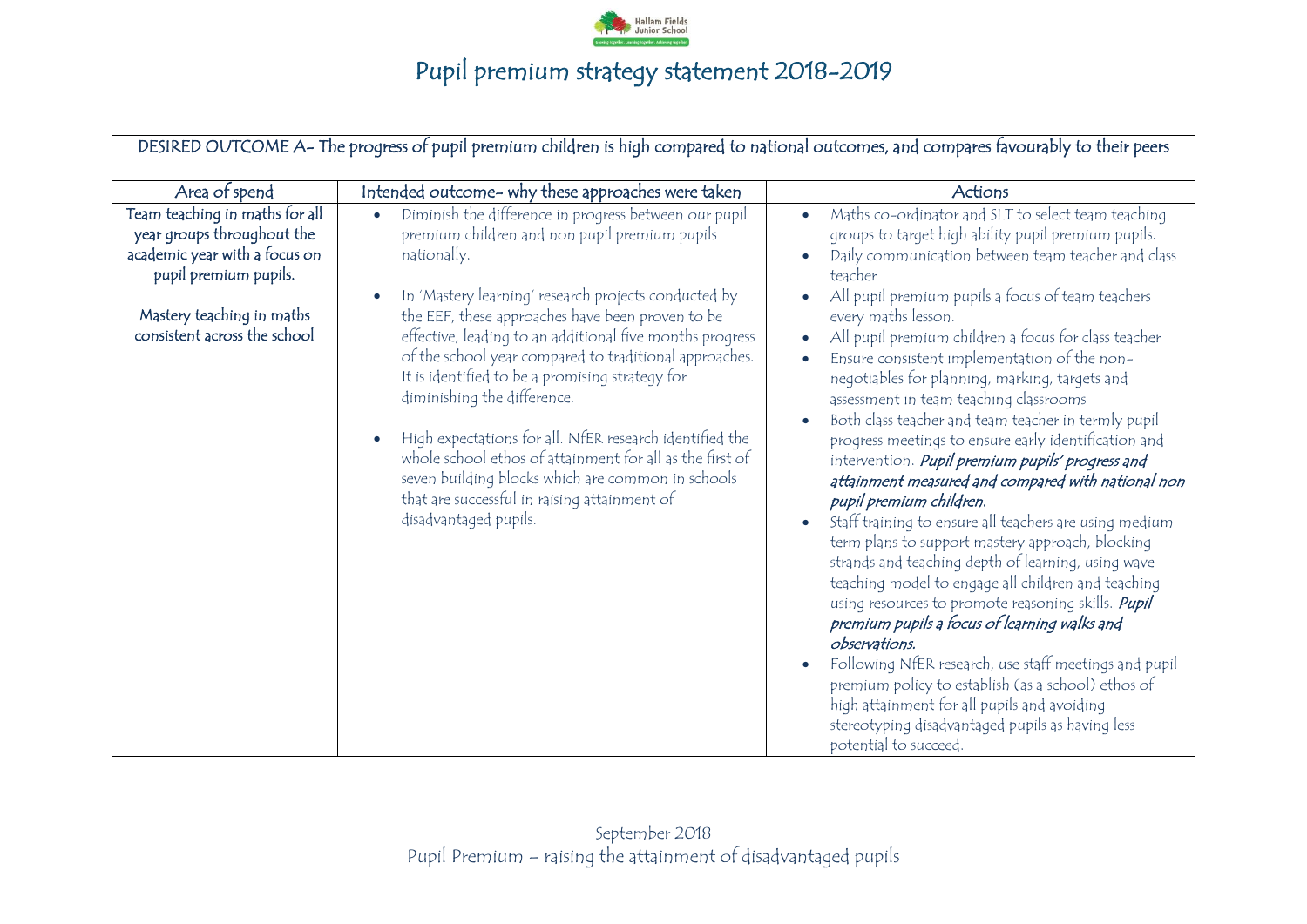

| Mathletics                   | ICT is identified by the Sutton Trust toolkit of<br>$\bullet$<br>strategies as having moderate impact for high cost -<br>however, over the last academic year our children have<br>been motivated by technology and have been able to<br>apply their knowledge and skills effectively and<br>challenge themselves by competing against others<br>through this programme                                                                                                                                                                                              | Mathletics to supplement teaching in maths weekly,<br>motivating and applying children's learning with a<br>potential gain of 4 months in Sutton Trust toolkit.<br>Each year group allocated morning slot in the ICT<br>suite to facilitate this.<br>Mathletics passwords and information for parents<br>provided for children to work on at home<br>Increase number of 'sign ins' per week for pupil<br>premium pupils                                                                                                                                      |
|------------------------------|----------------------------------------------------------------------------------------------------------------------------------------------------------------------------------------------------------------------------------------------------------------------------------------------------------------------------------------------------------------------------------------------------------------------------------------------------------------------------------------------------------------------------------------------------------------------|--------------------------------------------------------------------------------------------------------------------------------------------------------------------------------------------------------------------------------------------------------------------------------------------------------------------------------------------------------------------------------------------------------------------------------------------------------------------------------------------------------------------------------------------------------------|
| Independent learning         | EEF identified independent learning as an approach<br>$\bullet$<br>that supports pupils to plan, monitor, understand and<br>manage their own learning, in order to develop<br>inquisitive, self-motivated learners. It is identified as a<br>cost-effective approach which schools should consider<br>when improving pupil attainment.<br>NfER identify in their 'Supporting the attainment of<br>disadvantaged pupils' research from 2015 that for<br>provision to be embedded across the school staff<br>should support metacognition and independent<br>learning. | Member of staff leading independent learning skills<br>$\bullet$<br>throughout the school to ensure consistently.<br>Professional development for teachers where they<br>actively evaluate strategies as they use them.<br>Help learners think about their own learning more<br>explicitly.<br>Whole school approach including consistent display in<br>each classroom<br>Measure impact through lesson observations and pupil<br>interviews to demonstrate children working<br>independently and using strategies to understand and<br>manage own learning. |
| Accelerated reader programme | Accelerated reader research from the EEF identifies its<br>$\bullet$<br>strength with pupil engagement and behaviour. The<br>impact was measured as three months of additional<br>progress in reading age after 22 weeks. The evaluation<br>also indicates a positive impact for pupil premium<br>eligible pupils.<br>Improve reading miles<br>Increase ZPD (zone of proximal development)                                                                                                                                                                           | All teaching staff to deliver the Active Reading scheme<br>across all year groups, meaning the eight focus reading<br>skills are reinforced during whole class teaching.<br>Whole school tested on AR to identify reading age<br>and book band - used to measure progress.<br>Accurate identification of book band<br>A well stocked library with a wide collection of books<br>banded according to the AR readability formula.<br>Support pupils at very low levels who need initial<br>support from class teachers.                                        |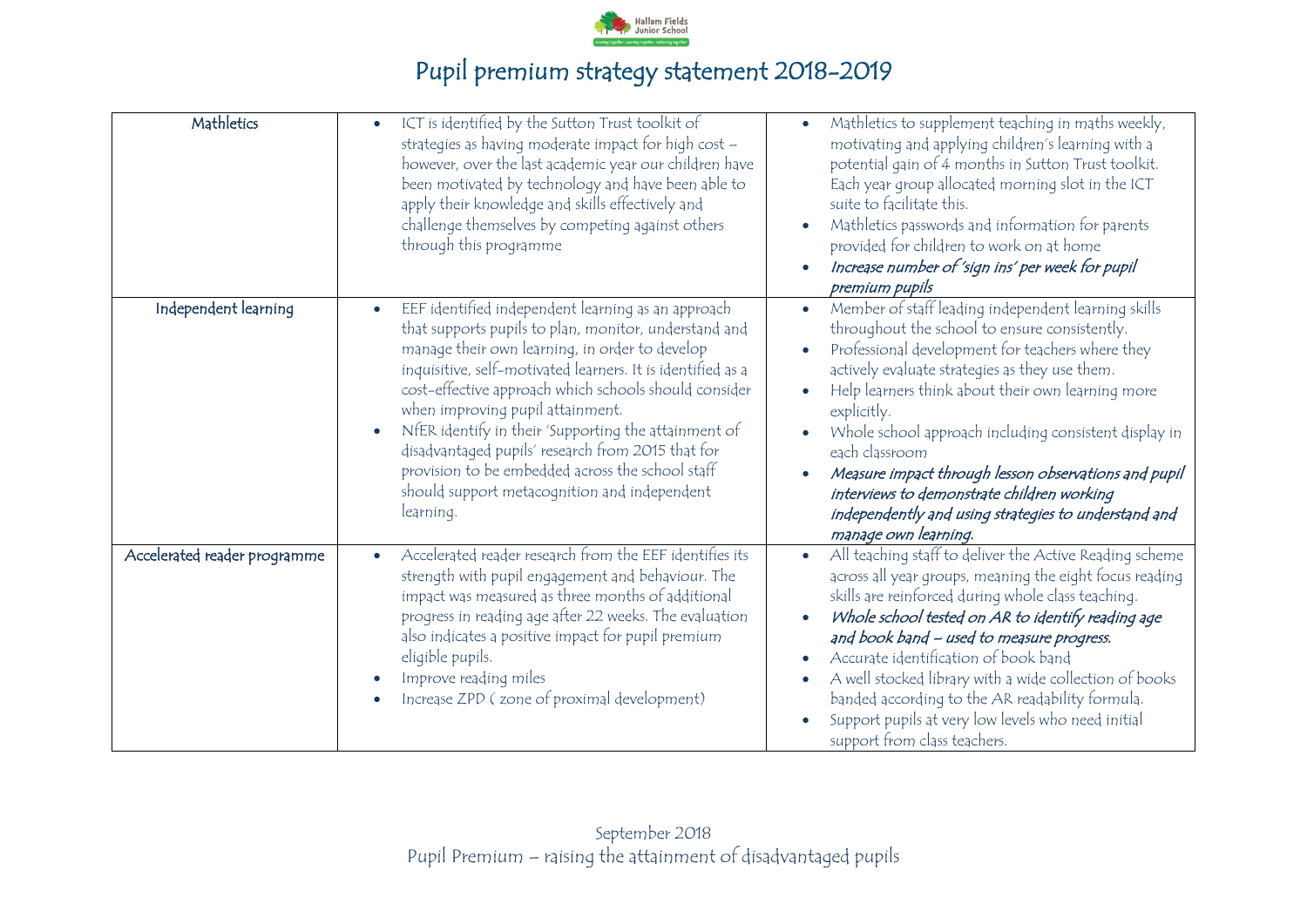

|  | • X-Code in place to support pupils needing support<br>with decoding prior to beginning Accelerated Reader –<br>rapid catch-up intervention. |
|--|----------------------------------------------------------------------------------------------------------------------------------------------|
|  |                                                                                                                                              |
|  |                                                                                                                                              |
|  |                                                                                                                                              |
|  |                                                                                                                                              |
|  |                                                                                                                                              |
|  |                                                                                                                                              |
|  |                                                                                                                                              |
|  |                                                                                                                                              |
|  |                                                                                                                                              |
|  |                                                                                                                                              |
|  |                                                                                                                                              |
|  |                                                                                                                                              |
|  |                                                                                                                                              |
|  |                                                                                                                                              |
|  |                                                                                                                                              |
|  |                                                                                                                                              |
|  |                                                                                                                                              |
|  |                                                                                                                                              |
|  |                                                                                                                                              |
|  |                                                                                                                                              |
|  |                                                                                                                                              |
|  |                                                                                                                                              |
|  |                                                                                                                                              |
|  |                                                                                                                                              |
|  |                                                                                                                                              |
|  |                                                                                                                                              |
|  |                                                                                                                                              |
|  |                                                                                                                                              |
|  |                                                                                                                                              |
|  |                                                                                                                                              |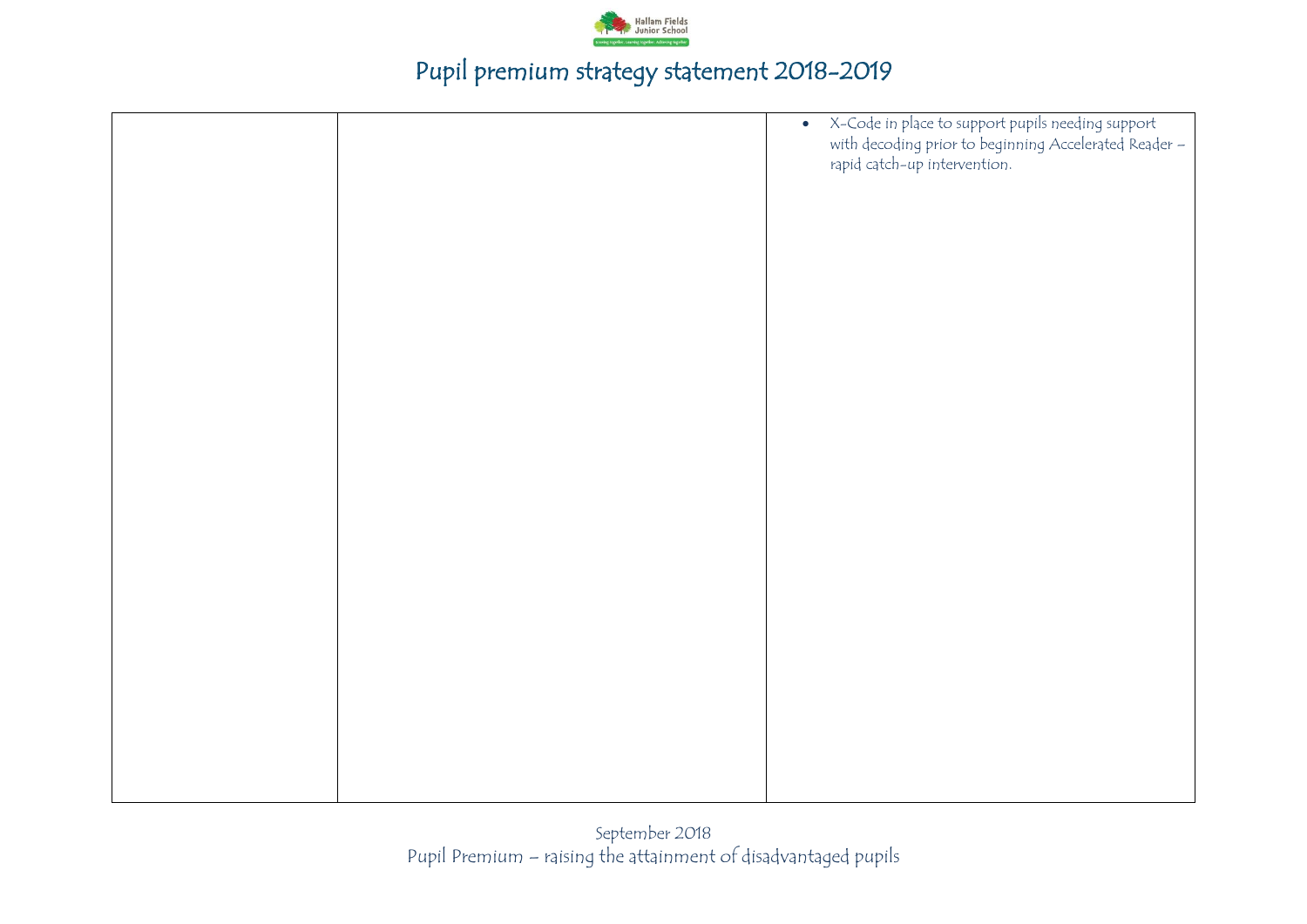

|                    | DESIRED OUTCOME B- To develop the knowledge of pupils' individual social and emotional needs which affect their learning, and improve their                                                                                                                                                                                                                                                                                                                                                                            |                                                                                                                                                                                                                                                                                                                                                                                                                                                                                                                                  |  |  |  |  |
|--------------------|------------------------------------------------------------------------------------------------------------------------------------------------------------------------------------------------------------------------------------------------------------------------------------------------------------------------------------------------------------------------------------------------------------------------------------------------------------------------------------------------------------------------|----------------------------------------------------------------------------------------------------------------------------------------------------------------------------------------------------------------------------------------------------------------------------------------------------------------------------------------------------------------------------------------------------------------------------------------------------------------------------------------------------------------------------------|--|--|--|--|
| readiness to learn |                                                                                                                                                                                                                                                                                                                                                                                                                                                                                                                        |                                                                                                                                                                                                                                                                                                                                                                                                                                                                                                                                  |  |  |  |  |
| Area of spend      | Intended outcome- why these approaches were taken                                                                                                                                                                                                                                                                                                                                                                                                                                                                      | Actions                                                                                                                                                                                                                                                                                                                                                                                                                                                                                                                          |  |  |  |  |
| Forest Schools     | Improve behaviour for learning<br>$\bullet$<br>To improve the self-esteem and social skills of identified<br>pupils leading to increased confidence and attainment in<br>the classroom.<br>Learn early nurturing experiences<br>Develop confidence and self-esteem through hands-on<br>learning experiences<br>Create learning communities where deep-level learning<br>and progression are the norm<br>NfER identify in their 'Supporting the attainment of<br>disadvantaged pupils' research from 2015 that the most | Forest school transition sessions for vulnerable pupils.<br>Weekly forest schools sessions with TA trained in FS.<br>High % of pupil premium in forest schools groups<br>Weekly communication between FS TA and class<br>teacher to share achievements, information and changes<br>in the classroom.<br>Share progress in pupil progress meetings<br>Whole school maintenance costs to provide forest<br>school areas that are safe to explore<br>Boxall profiles to measure areas for development and<br>impact of intervention |  |  |  |  |
| Nurture group      | basic pupil premium provision should 'support pupils'<br>social/emotional needs alongside teaching and learning<br>strategies'.                                                                                                                                                                                                                                                                                                                                                                                        | Boxall profiles to measure areas for development and<br>$\bullet$<br>impact of intervention<br>Weekly nurture sessions with TA trained in nurture.<br>High % of pupil premium in nurture groups (up to<br>50%)<br>Weekly communication between nurture TA and class<br>teacher to share achievements, information and changes<br>in the classroom.<br>Share progress in pupil progress meetings                                                                                                                                  |  |  |  |  |
| <b>THRIVE</b>      |                                                                                                                                                                                                                                                                                                                                                                                                                                                                                                                        | Whole staff CPD to allow them to understand a child's<br>challenging or troubled behaviour as communication<br>Whole school transition plan to all children<br>opportunities to build connections prior to changing<br>classes <i>Pupil interviews to assess transition</i><br>THRIVE assessments carried out on children whose<br>social and emotional needs are affecting their behaviour<br>and learning<br>Action plans drawn up to give specific strategies and<br>activities for supporting our pupils.                    |  |  |  |  |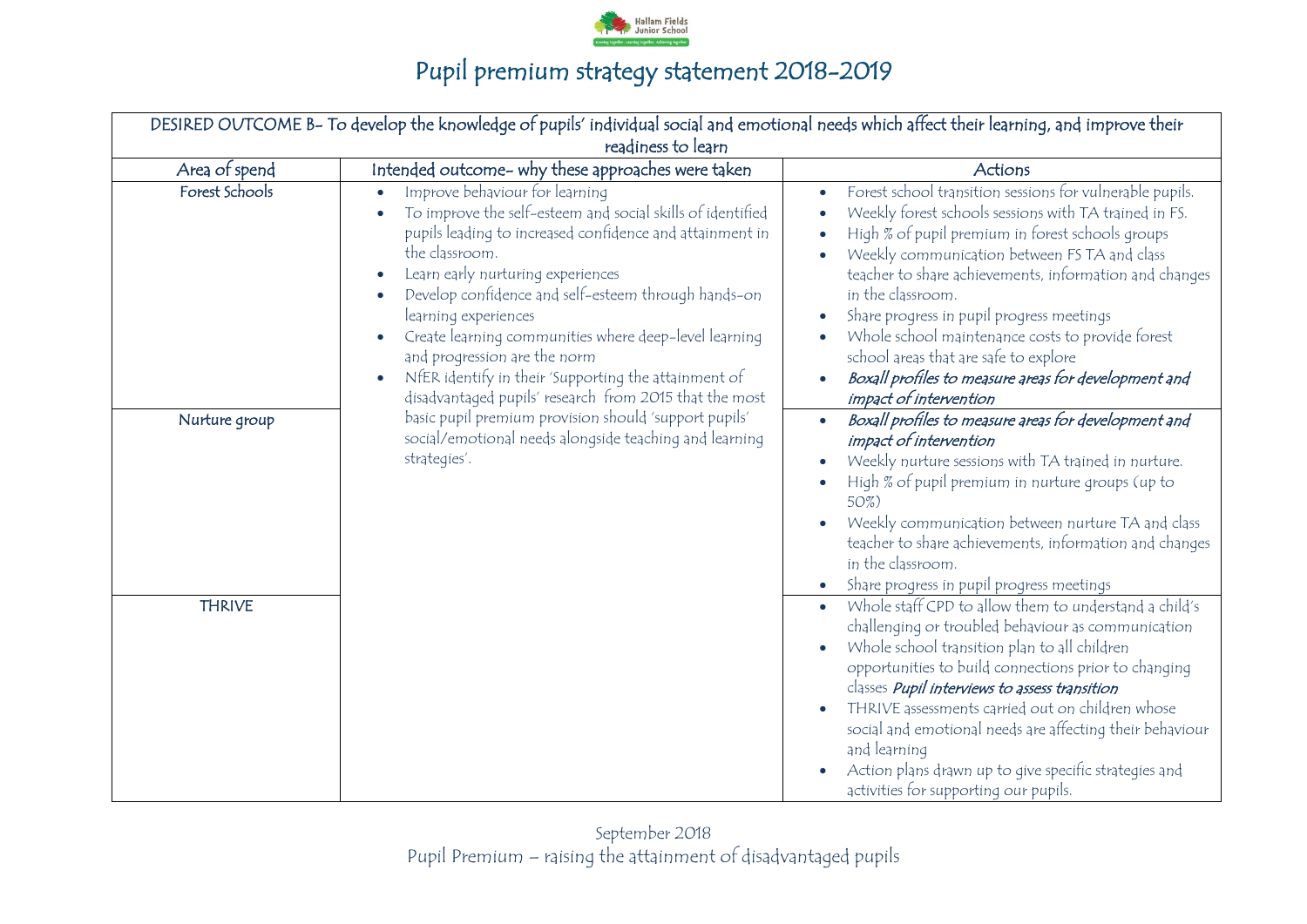

|                  | Parental education to help parents and carers to support<br>$\bullet$<br>their children when they are experiencing difficult life<br>events, and suggest ideas, activities and strategies to<br>support them.<br>Continuous assessment using THRIVE online<br>assessment tools to track progress<br>High % of pupil premium children targeted                                                                                                                                                      |
|------------------|----------------------------------------------------------------------------------------------------------------------------------------------------------------------------------------------------------------------------------------------------------------------------------------------------------------------------------------------------------------------------------------------------------------------------------------------------------------------------------------------------|
| Additional staff | High % of pupil premium children targeted<br>Weekly communication between TAs and class teachers<br>to share achievements, information and changes in the<br>classroom.<br>Welfare and attendance officer in school to support<br>parents' and pupils. Strategies to improve pupils' welfare<br>and readiness to learn as well as communication with<br>parents and carers.<br>THRIVE action plan activities to be completed with<br>targeted children<br>THRIVE strategies - feedback to AHT / HT |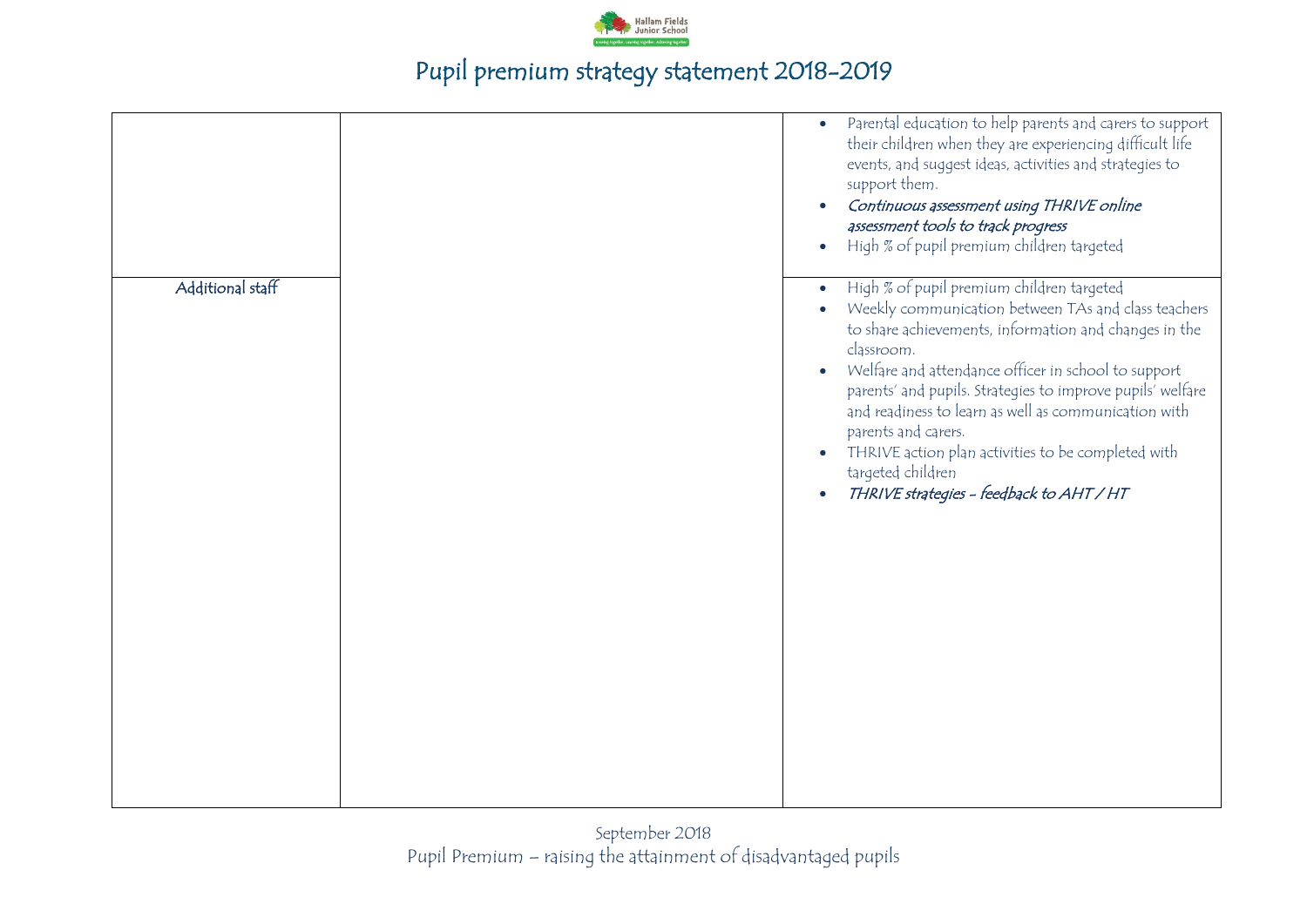

|                            | DESIRED OUTCOME C- To improve the attendance rates of pupil premium children compared to non pupil premium children.                                                                                                                                                                                                                                                                  |                                                                                                                                                                                                                                                                                                                                                                                                                                                                                                                                                                                                                                                                                                                                                                                                                                                                                                                                                                                                      |
|----------------------------|---------------------------------------------------------------------------------------------------------------------------------------------------------------------------------------------------------------------------------------------------------------------------------------------------------------------------------------------------------------------------------------|------------------------------------------------------------------------------------------------------------------------------------------------------------------------------------------------------------------------------------------------------------------------------------------------------------------------------------------------------------------------------------------------------------------------------------------------------------------------------------------------------------------------------------------------------------------------------------------------------------------------------------------------------------------------------------------------------------------------------------------------------------------------------------------------------------------------------------------------------------------------------------------------------------------------------------------------------------------------------------------------------|
| Area of spend              | Intended outcome- why these approaches were taken                                                                                                                                                                                                                                                                                                                                     | Actions                                                                                                                                                                                                                                                                                                                                                                                                                                                                                                                                                                                                                                                                                                                                                                                                                                                                                                                                                                                              |
| Increased attendance rates | We can't improve attainment for children if they aren't<br>actually attending school. NfER briefing for school<br>leaders identifies addressing attendance as a key step.<br>From June's attendance data, pupil premium attendance<br>improved from 93.1% in 2016-2017 to 95.38% in 2017-<br>2018. This is still 1.01% behind whole school attendance<br>and continues to be a focus. | Meeting children / parents at the door to monitor<br>$\bullet$<br>punctuality and identify links to absence. All late<br>arrivals logged on child protection records.<br>First day response provision<br>$\bullet$<br>Monthly attendance check<br>Proactive approach- Pre-legal and legal procedures<br>taken to address identified pupils.<br>Attendance officer meeting pupils daily to enable us to<br>meet our targets in relation to school attendance,<br>especially persistent absence.<br>Attendance monitoring by attendance officer providing<br>support for parents to meet requirements.<br>Improved attendance letters to promote<br>communication between attendance officer and parents<br>and work with them prior to legal requirements.<br>Promoting positive attitudes by children and families<br>towards education.<br>Ensuring that parents are made fully aware of their<br>statutory responsibilities<br>Monitor individual attendance for increase following<br>strategies. |
| Parental involvement       | Active engagement of parents in supporting their<br>$\bullet$<br>children's learning at school to encourage them to<br>support their children to read and do maths.                                                                                                                                                                                                                   | Subject evenings - parents invited to share curriculum<br>$\bullet$<br>updates and assessment expectations.<br>Provide simple, practical ways for parents to support<br>reading and maths (active reading skills and Mathletics)<br>Parent forum- engage with pupil premium pupils'<br>parents.<br>Meet with MAT worker sessions in school advertised to<br>all parents by text and personally to families in need of<br>support                                                                                                                                                                                                                                                                                                                                                                                                                                                                                                                                                                     |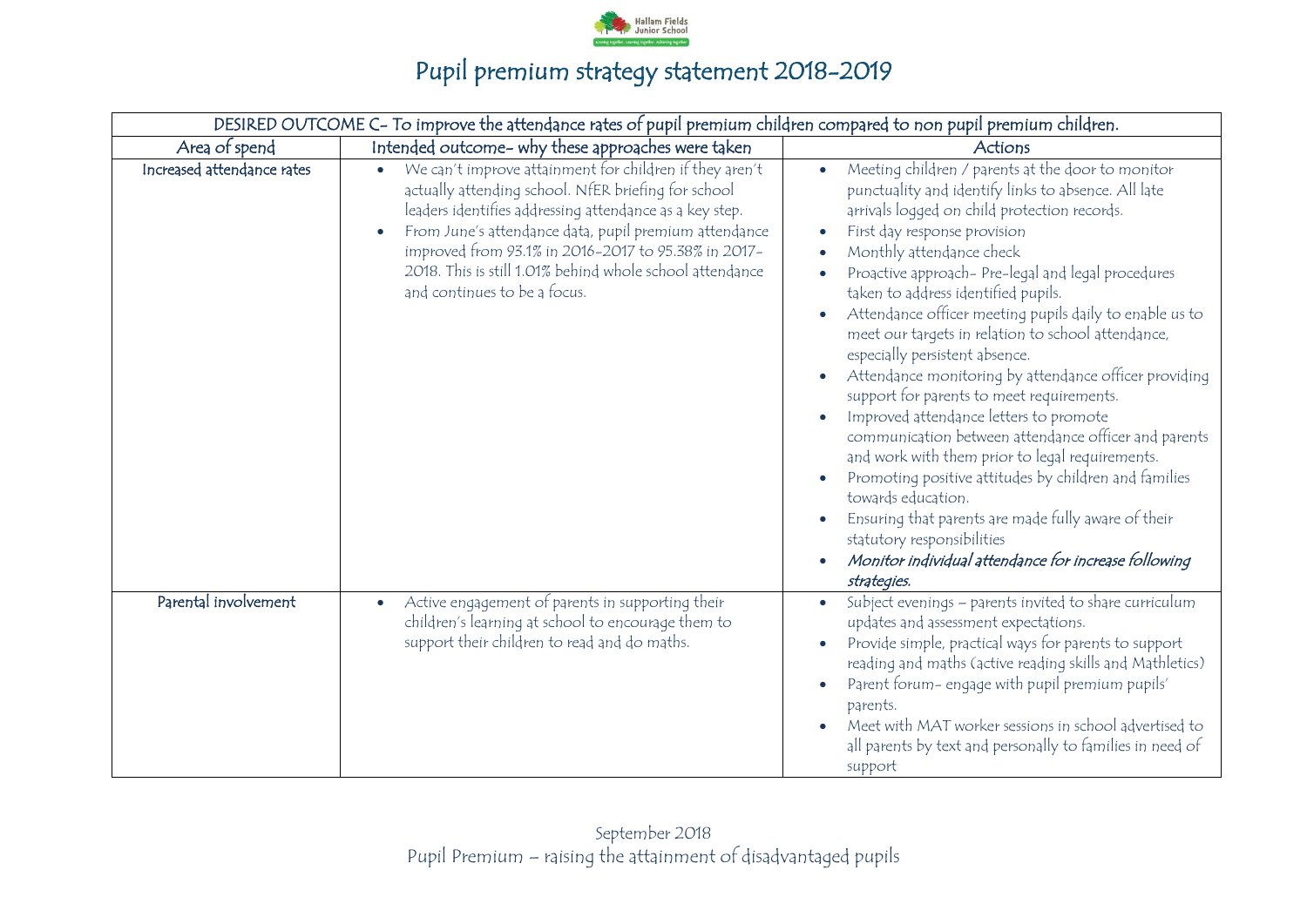

|  |  | Website with details of agencies that can help to support<br>families to function / overcome difficulties<br>Pupil premium one page profiles to be shared with<br>parents at parents' evenings to develop understanding<br>Track involvement of parents (attendance at parents'<br>evenings / events etc) and improve<br>participation/support. |
|--|--|-------------------------------------------------------------------------------------------------------------------------------------------------------------------------------------------------------------------------------------------------------------------------------------------------------------------------------------------------|
|--|--|-------------------------------------------------------------------------------------------------------------------------------------------------------------------------------------------------------------------------------------------------------------------------------------------------------------------------------------------------|

September 2018 Pupil Premium – raising the attainment of disadvantaged pupils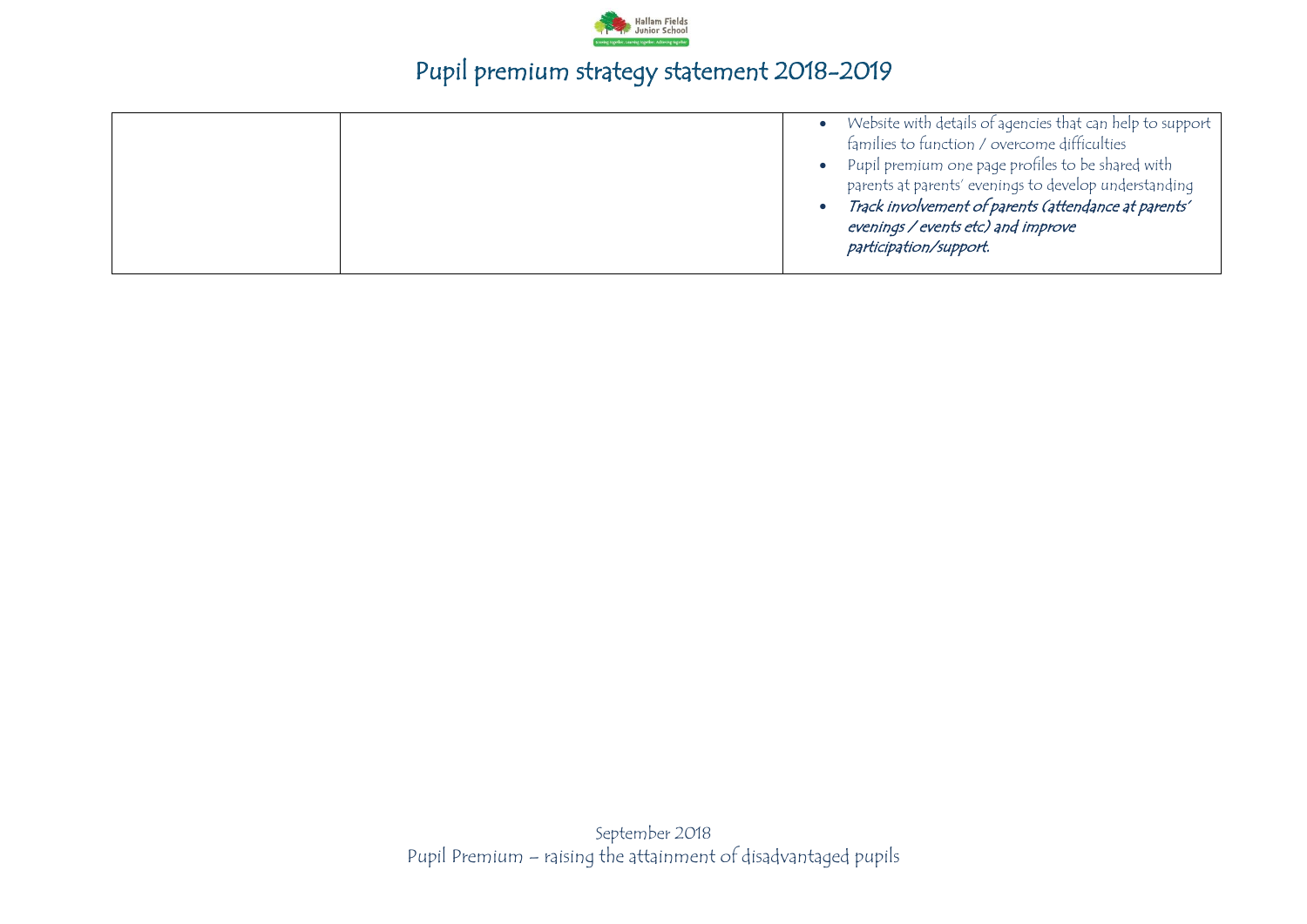

#### Review of expenditure for last academic year

| Academic Year                                                 | 2017/18 | Total PP budget $\Big $ £89,042.00 |                          |        | Total number of pupils |              | 238                    |
|---------------------------------------------------------------|---------|------------------------------------|--------------------------|--------|------------------------|--------------|------------------------|
| Number of pupils eligible for 65 (27% of school)<br><b>PP</b> |         | <b>FSM</b>                         | $27(42\% \text{ of PP})$ | EVER 6 | 34 (52% of PP)         | <b>OTHER</b> | $4(6\% \text{ of PP})$ |

| Area of spend                 | Focus             | Total allocation |
|-------------------------------|-------------------|------------------|
| Team teaching                 | Desired outcome A | €45,752.00       |
| Mathletics                    | Desired outcome A | €1,195.00        |
| Nurture group                 | Desired outcome B | €20,835.00       |
| THRIVE programme              | Desired outcome B | €900.00          |
| Accelerated reader programme  | Desired outcome C | €2,101.00        |
| Designated attendance officer | Desired outcome D | €22,187.00       |
| PGL                           | Experiences       | €720.00          |
|                               |                   | €93,690.00       |
|                               |                   | £4,648.00        |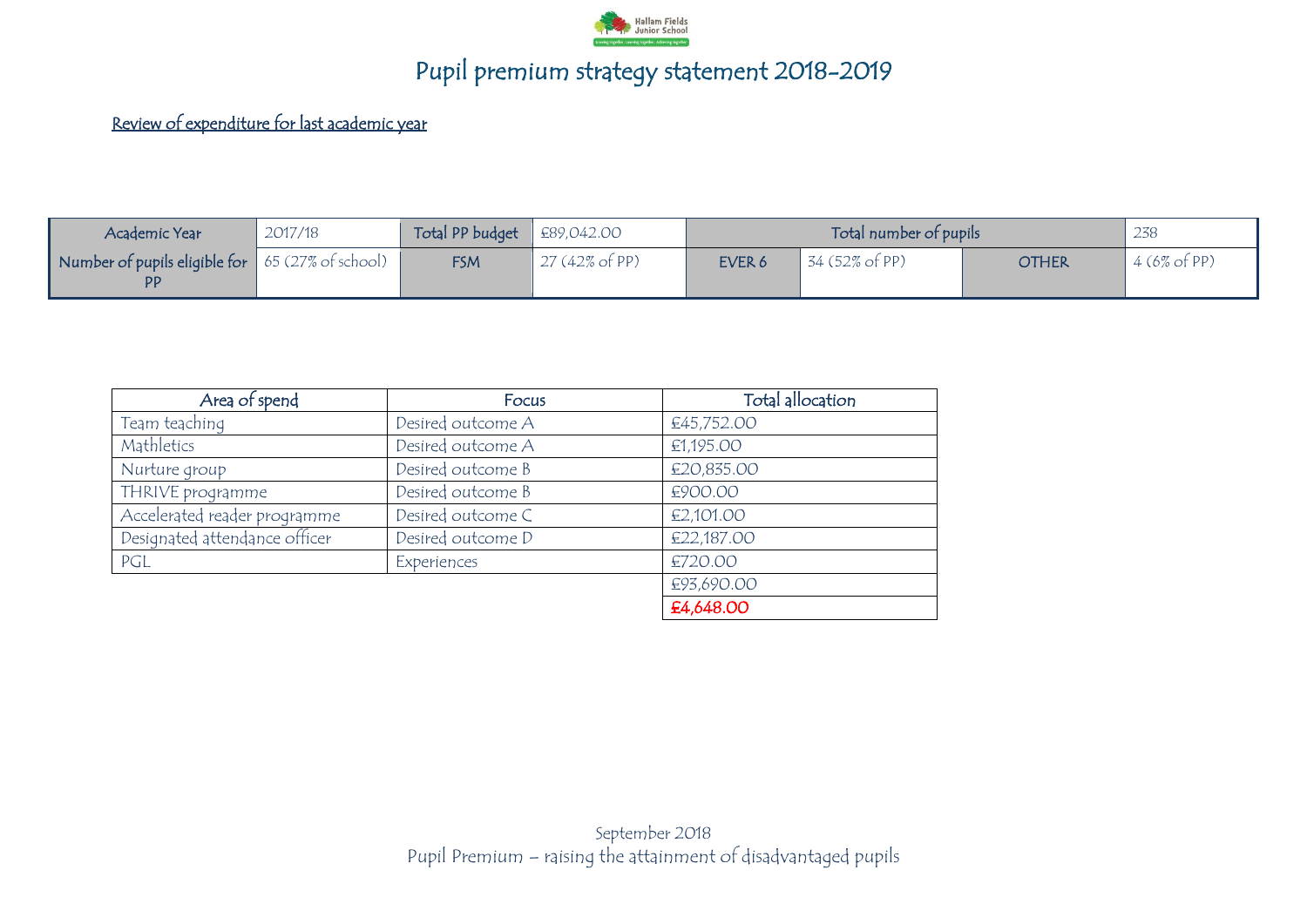

#### Review of data for last academic year

| YEAR 3 SUMMER | On track for   | On track to    | On track for   | On track to    | On track for | On track to     |
|---------------|----------------|----------------|----------------|----------------|--------------|-----------------|
| 2017          | Expected       | exceed         | Expected       | exceed         | Expected     | exceed expected |
|               | outcome        | expected       | outcome        | expected       | outcome      | outcome         |
|               |                | outcome        |                | outcome        |              |                 |
|               |                |                |                |                |              |                 |
|               | <b>READING</b> | <b>READING</b> | <b>WRITING</b> | <b>WRITING</b> | <b>MATHS</b> | <b>MATHS</b>    |
| Disadvantaged |                |                |                |                |              |                 |
|               | 23%            | 8%             | 15%            | 8%             | 31%          | 8%              |
| All           |                |                |                |                |              |                 |
|               | 64%            | 25%            | 51%            | $15\%$         | 59%          | $15\%$          |
| National      |                |                |                |                |              |                 |
|               | 75%            |                | 78%            |                | 76%          |                 |

- Number of pupil premium children on track to achieve expected outcomes in all subjects are below whole year group. Identify individuals and make them a focus of maths team teaching and inference intervention in year 4. Identify individuals for Thrive / nurture / home support / attendance monitoring to improve their readiness to learn
- Number of pupil premium children on track to exceed expected outcomes in all subjects are below whole year group New writing strategies for teaching and learning to develop pupils with high entry data Maths focus on pupils with high entry data – including team teaching Reading interventions / guided reading sessions tailored to pupils with high entry data High ability pupils monitored in pupil progress meetings to check progress at all stages throughout the year and intervene where necessary.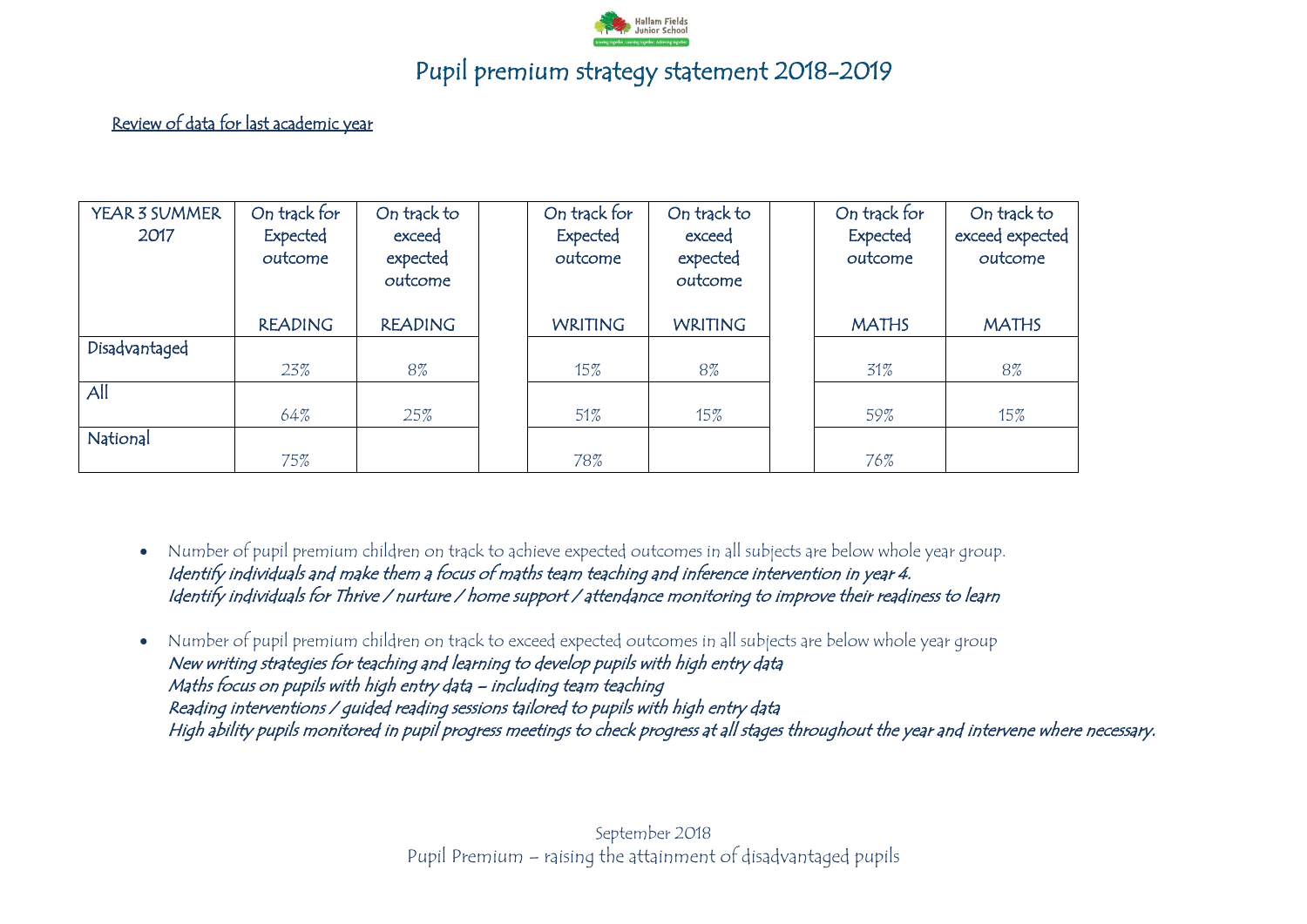

| YEAR 4 SUMMER<br>2017 | On track for<br>Expected<br>outcome | On track to<br>exceed<br>expected<br>outcome | On track for<br>Expected<br>outcome | On track to<br>exceed<br>expected<br>outcome | On track for<br><b>Expected</b><br>outcome | On track to<br>exceed expected<br>outcome |
|-----------------------|-------------------------------------|----------------------------------------------|-------------------------------------|----------------------------------------------|--------------------------------------------|-------------------------------------------|
|                       | <b>READING</b>                      | <b>READING</b>                               | <b>WRITING</b>                      | <b>WRITING</b>                               | <b>MATHS</b>                               | <b>MATHS</b>                              |
| Disadvantaged         |                                     |                                              |                                     |                                              |                                            |                                           |
|                       | 25%                                 | 13%                                          | 19%                                 | $O\%$                                        | 19%                                        | 6%                                        |
| All                   |                                     |                                              |                                     |                                              |                                            |                                           |
|                       | 33%                                 | 15%                                          | 25%                                 | $10\%$                                       | 42%                                        | $12\%$                                    |
| National              |                                     |                                              |                                     |                                              |                                            |                                           |
|                       | 75%                                 |                                              | 78%                                 |                                              | 76%                                        |                                           |

 Number of pupil premium children on track to achieve expected outcomes in all subjects are below whole year group. Identify individuals and make them a focus of maths teaching and inference intervention in year 5 from September Identify individuals for Thrive / nurture / home support / attendance monitoring to improve their readiness to learn

 Number of pupil premium children on track to exceed expected outcomes in all subjects, but especially writing and maths, are below whole year group

New writing strategies for teaching and learning to develop pupils with high entry data Maths focus on pupils with high entry data – including team teaching from September 2018 Reading interventions / guided reading sessions tailored to pupils with high entry data High ability pupils monitored in pupil progress meetings to check progress at all stages throughout the year and intervene where necessary.